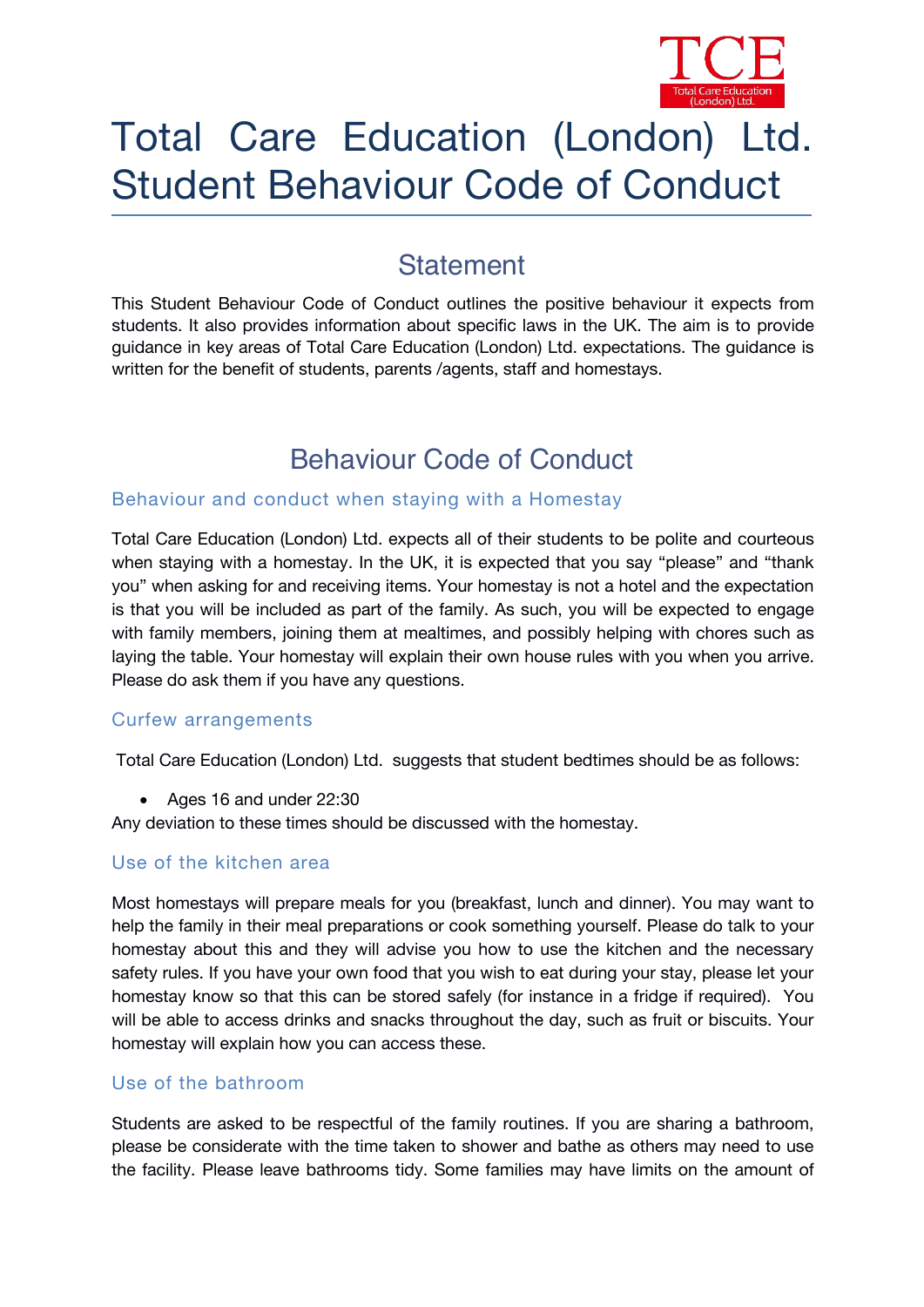

hot water available each day due to their boiler capacity. Please discuss the best times for showering or taking a bath. It is not usually necessary to shower or bathe more than once a day. Please ensure that you lock the door of the bathroom when in use and ensure that you are suitably clothed when travelling to and from the bathroom.

### Use of the Wi-Fi / access to the home computer

Please discuss Wi-Fi access with your homestay. Some families have packages where they have a limit on the data they may use in a month; therefore streaming films for example would be inappropriate. Please note that homestays may have filters on their internet and may use parental controls to prevent access of inappropriate sites. Some homestays may turn off the Wi-Fi at bedtime. Students should use their own devices rather than the family's home computer.

#### Laws regarding the consumption of alcohol

Total Care Education (London) Ltd. does not permit their students to consume alcohol whilst under their care, including when they are staying at a homestay. In the UK it is illegal for people under 18 to buy alcohol in a pub, off-licence, shop or elsewhere. In most cases, it is against the law for anyone to buy alcohol for someone under 18 to drink in a pub or a public place.

## Laws regarding the use of drugs and illegal substances

Total Care Education (London) Ltd. prohibits students from using recreational drugs and illegal substances whilst in their care. In the UK you can get a fine or prison sentence if you:

- take drugs
- carry drugs
- make drugs
- sell, deal or share drugs (also called 'supplying' them)

If you are under 18, the police are allowed to tell your parent, guardian or carer that you've been caught with drugs.

#### Laws regarding smoking

Total Care Education (London) Ltd. prohibits students from smoking whilst in their care. In the UK, it is illegal to buy cigarettes if you are under the age of 18.

#### Laws regarding sexual activity

Total Care Education (London) Ltd. prohibits students from engaging in sexual activity whilst in their care, even if they are over the age of consent. In the UK the age of consent is 16. That means that it is illegal to have sex with someone under the age of 16.